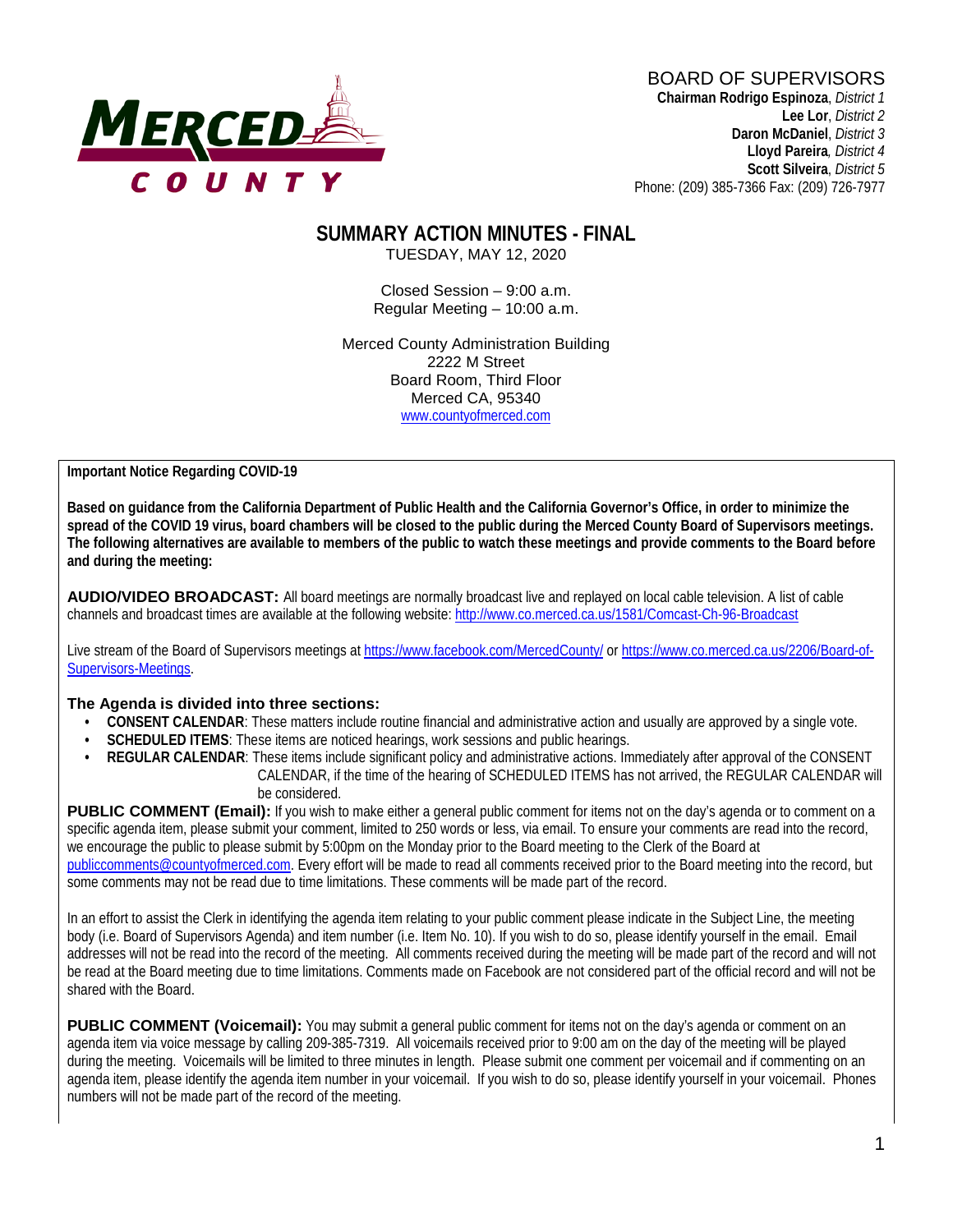**PUBLIC HEARINGS:** Public comment during public hearings will be taken in real time via email. Once the public hearing is opened, the Board of Supervisors will pause the meeting for ten minutes in order to receive emails directed at the public hearing (up to 250 words) and will read comments into the record after resuming the meeting, as time permits. Please indicate that comments are for a particular public hearing by putting "Public Hearing" in the subject line of the email and the title of the public hearing. Email comments to [publiccomments@countyofmerced.com](mailto:publiccomments@countyofmerced.com)

**CLOSED SESSION**: Is the portion of the meeting conducted in private without the attendance of the public or press to discuss certain confidential matters specifically permitted by the Brown Act. The public may comment on any matter to be considered for closed session using the email procedure set forth above. As set forth above, if public comment concerns a closed session item, please include the title of the item in the subject line.

**BOARD AGENDA AND MINUTES:** Board agendas, minutes, and copies of items to be considered by the Board of Supervisors are posted on the Internet at least 72 hours preceding a Tuesday meeting at the following website: [www.countyofmerced.com](http://www.countyofmerced.com/) 

**REASONABLE ACCOMMODATIONS:** Persons who require accommodation for any audio, visual or other disability or Spanish or Hmong interpretation in order to review an agenda, or to participate in a meeting of the Board of Supervisors per the American Disabilities Act (ADA), may obtain assistance by requesting such accommodation in writing. Please address your written request to the Clerk of the Board, 2222 M Street, Merced, CA 95340 or telephonically by calling (209) 385-7366. Any such request for accommodation should be made at least 48 hours prior to the scheduled meeting for which assistance is requested.

*Spanish and Hmong interpreters are available.*

*Interpretes de espanol y hmong estan disponibles.*

*Peb muaj tug paab txhais lug Mev hab Hmoob.* 

#### SCHEDULED ITEMS

#### **9:00 A. M. THE PUBLIC IS INVITED TO SPEAK ON ANY ITEM ON THE AGENDA**

#### **CLOSED SESSION - CONFERENCE WITH LEGAL COUNSEL - EXISTING LITIGATION:**

It is the intention of the Board to meet in Closed Session concerning Existing Litigation pursuant to Government Code Section 54956.9(d)(1): 1) Alejandro Barba v. County of Merced, Workers Compensation Appeals Board Case No. ADJ7270672. 2) Lee v. Warnke, et. al., Eastern District Case No. 1:19-CV-01043-EPG (PC).

#### **THE BOARD RECESSED AT 9:02 A.M. WITH CHAIRMAN ESPINOZA AND SUPERVISOR PAREIRA NOT PRESENT AND RECONVENED AT 10:00 A.M. WITH CHAIRMAN ESPINOZA NOT PRESENT, AND THE VICE-CHAIR ADVISED STAFF WAS GIVEN DIRECTION**

#### **GOVERNMENT CODE SECTION 54954.2 COMPLIANCE (LATE AGENDA ITEMS)**

**10:00 A. M. INVOCATION led by Chaplain Jay Alterman, Dignity Hospital/PLEDGE OF ALLEGIANCE**

> *In order to minimize the spread of COVID-19 the Board Chambers is closed to the public. Members of the public are able to submit comments via email and voicemail.*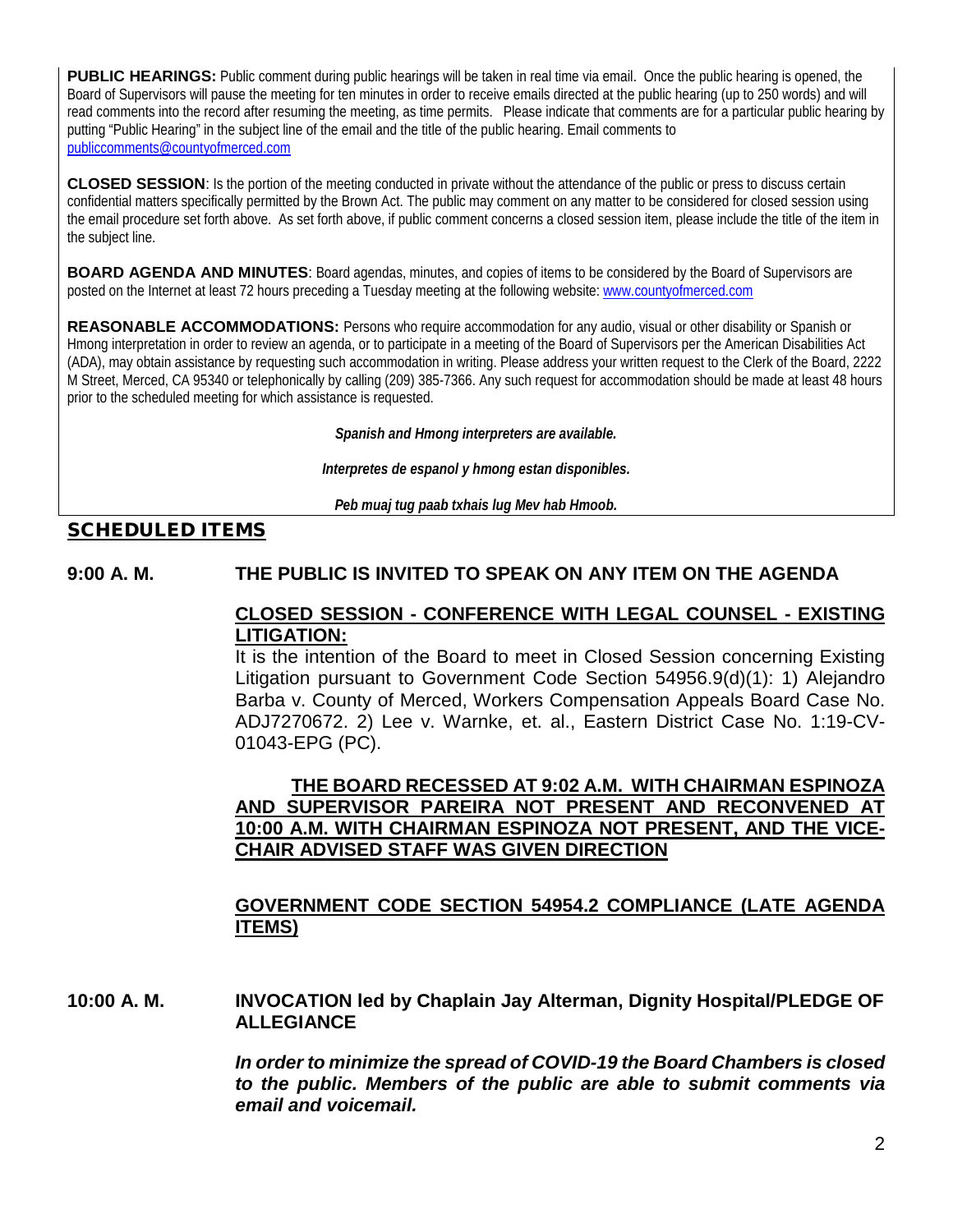**PUBLIC OPPORTUNITY TO SPEAK ON ANY MATTER OF PUBLIC INTEREST WITHIN THE BOARD'S JURISDICTION INCLUDING ITEMS ON THE BOARD'S AGENDA, EXCEPT FOR THOSE ITEMS SPECIFICALLY SCHEDULED AS PUBLIC HEARINGS**

#### *REVIEW BOARD ORDER – SEE PAGE 10*

#### **COVID-19 UPDATE**

#### *REVIEW BOARD ORDER – SEE PAGES 10 AND 11*

#### **APPROVAL OF CONSENT AGENDA CALENDAR (ITEMS #1 - 10)**

#### **SCHEDULED ITEMS:**

#### **COMMUNITY AND ECONOMIC DEVELOPMENT - PUBLIC HEARING - PROPOSED ORDINANCE**

A Request to Amend Title 18 (Zoning) of the Merced County Code "An Ordinance Amending Portions of Title 18 (Zoning Code) of the Merced County Code Relating to Ordinance No. 1976, A Comprehensive Update of the County of Merced Zoning Code (Amends Ordinance No. 1976 and Amends Title 18 of the Merced County Code)".

#### **RECOMMENDATION:**

1) Introduce the proposed ordinance, entitled "An ordinance amending portions of title 18 (zoning code) of the Merced County code relating to ordinance No. 1976, a comprehensive update of the County of Merced zoning code";

- 2) Waive further reading;
- 3) Open the public hearing and receive testimony;
- 4) Close the public hearing;

5) Consider the Planning Commission's recommendation in favor of adopting the proposed ordinance;

6) Determine the proposed amendments to the Zoning Code are exempt from further environmental review under Section 15162 - "Subsequent EIRS and Negative Declarations" of the CEQA Guidelines;

7) Determine that the amendments to Chapter 18.62 (Accessory Dwelling Units) to bring the Title 18 (Zoning) of the Merced County Code into compliance with recent State statutes regarding second units in single-family and multi-family residential zones can be found statutorily exempt from environmental review pursuant to Public Resources Code section 21080.17; and

8) Adopt the proposed ordinance amending Ordinance 1976 and thereby Title18 (Zoning) of the Merced County Code.

#### *REVIEW BOARD ORDER – SEE PAGES 11 AND 12*

#### **ELECTIONS - FIRST READING - PROPOSED ORDINANCE**

A Request to Add Chapter 1.01, Title 4 of the Merced County Code "An Ordinance Relating to the Adoption of Electronic Filing Requirements for Campaign Finance Disclosures".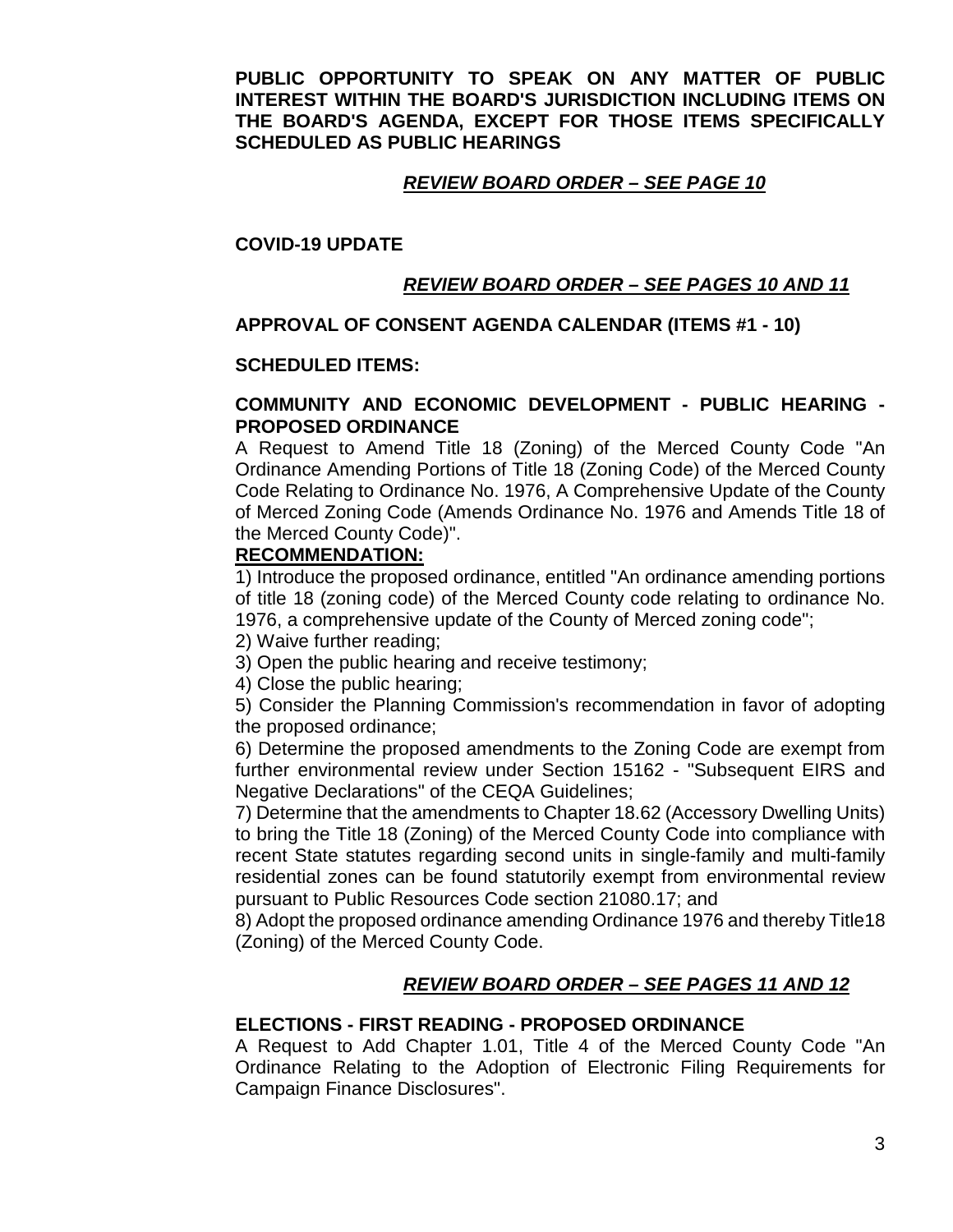#### **RECOMMENDATION:**

1) Introduce and conduct a first reading of the proposed ordinance entitled "An Ordinance Relating to the Adoption of Electronic Filing Requirements for Campaign Finance Disclosures" (Adding Chapter 1.01, Title 4, to the Merced County Code);

2) Waive further reading of the proposed ordinance; and

3) Set a second reading and possible adoption of the proposed ordinance on June 9, 2020 at 10:00 am (Adding Chapter 1.01, Title 4, to the Merced County Code).

### *REVIEW BOARD ORDER – SEE PAGE 12*

#### **REPORTS/BOARD DIRECTION**

County Executive Officer, County Counsel, Board of Supervisors Members

#### CONSENT CALENDAR (Items # 1-10) **APPROVED AS RECOMMENDED AYES: 2, 3, 4, 5 NOT PRESENT: 1**

#### Public Works

- 1. Approve and authorize the Chairman to sign the Amended and Restated Agreement (Contract No. 2019060) with Merced County Association of Governments (MCAG) for the Measure V Regional Funding Agreement for Henry Miller Avenue Project to include Henry Miller Avenue from State Route 165 to State Route 33.
- 2. Approve Budget Transfer in the amount of \$150,000 to move the Fire Training Site Move from Capital Improvement Projects - Non-General Fund to the Fire Department budget unit to allow for Fire to manage the remainder of the project and increase the Department of Public Works capacity for other remaining fiscal year projects.
- 3. Approve Budget Transfer in the amount of \$10,650 to increase utilities due to higher than anticipated charges and to correct budget unit for Santa Nella Water Meter COM052. (4/5 vote required)

#### Ag Commissioner

4. Approve Budget Transfer in the amount of \$28,000 increasing the appropriation for Agricultural Commission classroom remodel project. (4/5 vote required)

#### Behavioral Health and Recovery Services

- 5. Approve and authorize the Chairman to sign Interdepartmental Amendment Contract No. 2018212 with Human Services Agency for services provided through the Continuum of Care Homeless Project as part of the Mental Health Services Act.
- 6. Approve Budget Transfer in the amount of \$1,000,000 to support Behavioral Health and Recovery Services effort to provide both tele-med, tele-therapy, and community access pathways during this pandemic and post pandemic recovery. (4/5 vote required)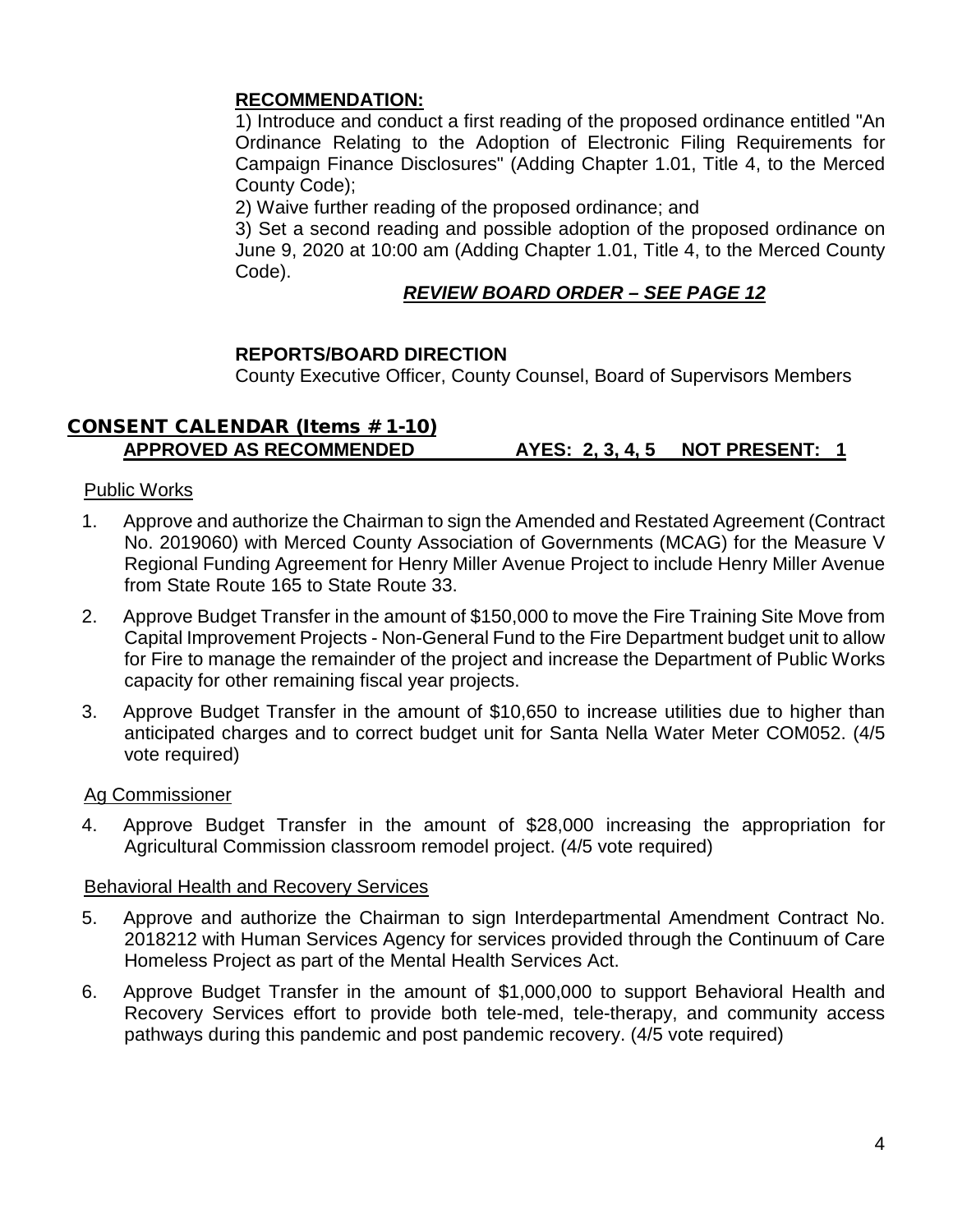## **Elections**

7. Approve Budget Transfer in the amount of \$6,914 due to an error in the naming of the Fixed Asset account that limited the number of Poll Books being purchased to four (4) and move the appropriation to Elections/Voting System to complete the expense for the remaining Poll Books.

# Fire

8. Approve Budget Transfer in the amount of \$150,000 to move the Fire Training Site Move from Capital Improvement Projects - Non-General Fund to the Fire Department budget unit to allow for Fire to manage the remainder of the project and increase the Department of Public Works capacity for other remaining fiscal year projects.

## **Library**

9. Approve Budget Transfer in the amount of \$604 to offset revenue for the purchase of program related materials from the State disbursement. (4/5 vote required)

## **Sheriff**

10. Approve and authorize the Chairman to sign Amendment Contract No. 2012188 with Global Tel\*Link (GTL) for services for the adult inmates housed in the Sheriff's Correctional Facilities extending the contract for an additional year to allow time to complete a Request For Proposal process.

## REGULAR CALENDAR

#### BOARD ACTION

#### PUBLIC WORKS

11. 1) Adopt a Resolution directing the Department to submit an application for the Planada Sidewalk In-Fill Project to Caltrans for the Active Transportation Program Grant, by June 15, 2020 and endorsing the Planada Sidewalk In-Fill Project; and 2) Authorize and direct the Director of Public Works to sign any and all agreements and documents required to accept grant funds, and direct the Department of Public Works to return to the Board at a later date with an informational item noting all actions taken.

## **ADOPTED RESOLUTION NO. 2020-36 AS RECOMMENDED AYES: 2, 3, 4, 5 NOT PRESENT: 1**

12. Contract with Merced County Association of Governments (MCAG) for the Measure V Local Funding Agreement for a two-year term.

## **AUTHORIZED CONTRACT NO. 2020078 AS RECOMMENDED AYES: 2, 3, 4, 5 NOT PRESENT: 1**

13. 1) Adopt the Plans and Specifications for the Outdoor Improvements and Landscaping at the Main Administration Building; 2) Authorize the Department of Public Works to advertise said Plans and Specifications for a Public Bid Opening; 3) Authorize the Director of Public Works to award a Construction Contract to the lowest responsible bidder provided said bid is within the established budget; 4) Authorize the Chairman to execute said Construction Contract upon review of the Department of Public Works, Risk Management, and County Counsel; 5)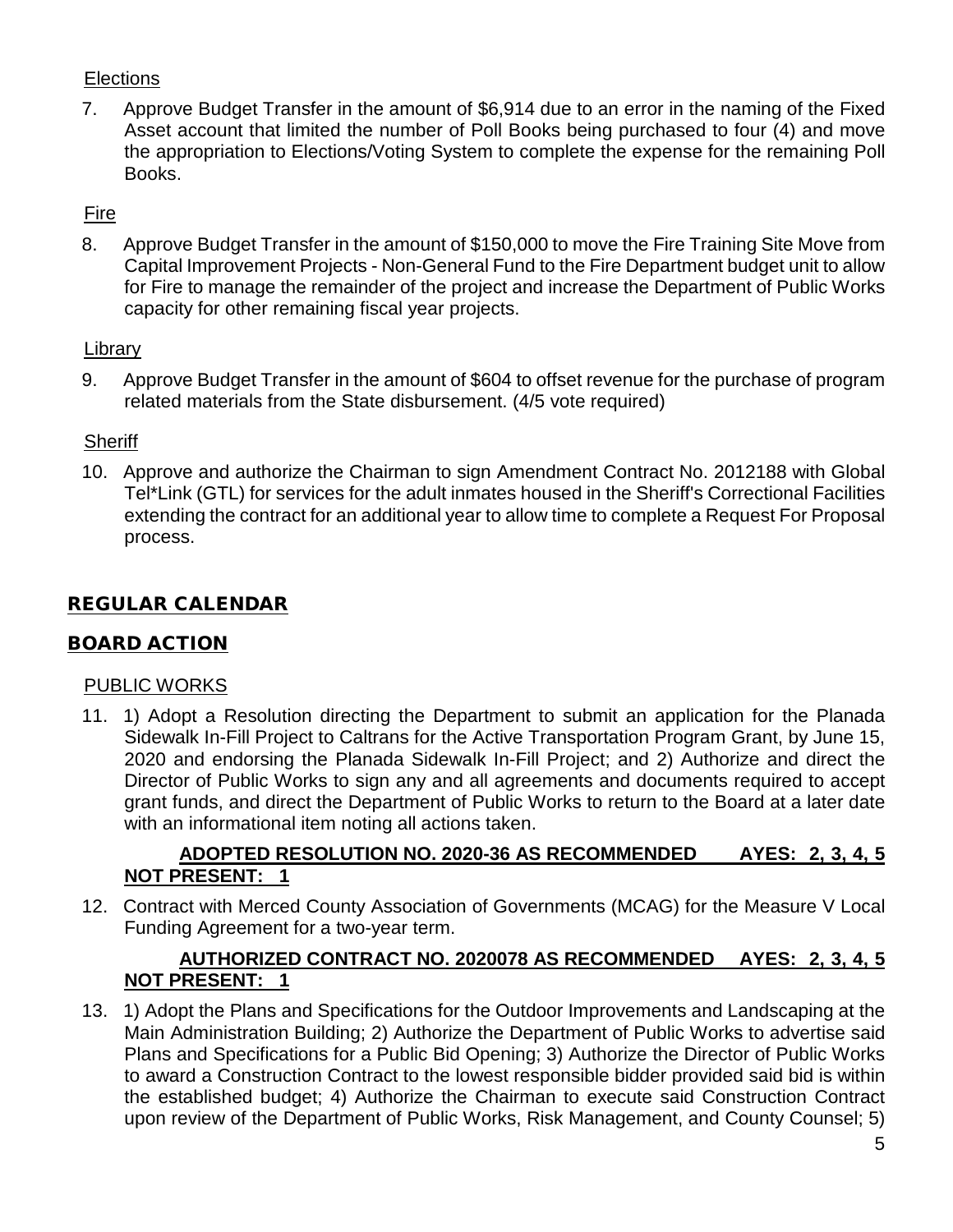Return to the Board with an informational item describing all actions taken; and 6) Authorize the Budget Transfer in the amount of \$730,452 to complete the project. (4/5 vote required)

## **AUTHORIZED CONTRACT NO. 2020079 AS RECOMMENDED AYES: 2, 3, 4, 5 NOT PRESENT: 1**

### BEHAVIORAL HEALTH AND RECOVERY SERVICES

14. 1) Approve and authorize Behavioral Health and Recovery Services to submit Mental Health Block Grant (MHBG) Application documents for 2020-2021 to the State Department of Health Care Services (DHCS) for approval, for the amount of \$1,386,199; 2) Authorize the Director of Behavioral Health and Recovery Services to sign all MHBG documents necessary for submittal of application; and 3) Return to the Board upon receipt of approval by DHCS of MHBG Application documents.

## **APPROVED AS RECOMMENDED AYES: 2, 3, 4, 5 NOT PRESENT: 1**

15. 1) Retroactively approve and authorize Behavioral Health and Recovery Services to submit Projects for Assistance in Transition from Homelessness (PATH) Grant Application documents for 2020-2021 to the State Department of Health Care Services (DHCS) for approval, for the amount of \$95,748, with a required non-federal match amount of \$31,916; 2) Authorize the Director of Behavioral Health and Recovery Services to sign all PATH documents necessary for submittal; and 3) Return to the Board upon receipt of approval by DHCS of PATH Grant documents.

## **APPROVED AS RECOMMENDED AYES: 2, 3, 4, 5 NOT PRESENT: 1**

#### HUMAN SERVICES AGENCY

16. Contract with Merced County Office of Education to provide screenings for developmental delays and referrals to early intervention sources for all children, aged 5 or younger for all allegations of abuse or neglect.

#### **AUTHORIZED CONTRACT NO. 2020080 AS RECOMMENDED AYES: 2, 3, 4, 5 NOT PRESENT: 1**

17. Contract with The National Council on Crime and Delinquency (NCCD) for the SafeMeasures web-based internet reporting service.

## **AUTHORIZED CONTRACT NO. 2020081 AS RECOMMENDED AYES: 2, 3, 4, 5 NOT PRESENT: 1**

18. Contract with Merced Union High School District for Adult Education Services.

## **AUTHORIZED CONTRACT NO. 2020082 AS RECOMMENDED AYES: 2, 3, 4, 5 NOT PRESENT: 1**

19. Approve amendment to Administrative Services Contract No. 13105 with Merced Rescue Mission for emergency shelter management services at motels/hotels in the community quarantining vulnerable populations, increasing the total contract from \$100,000 to \$501,875 and adding Exhibit F (Budget Detail); and authorize the Chairman to sign the agreement.

#### **AUTHORIZED CONTRACT NO. 2020083 AS RECOMMENDED AYES: 2, 3, 4, 5 NOT PRESENT: 1**

20. 1) Ratify the acceptance of the allocation from the State of California Department of Housing and Community Development Housing Navigators Program in the amount of \$60,535 for the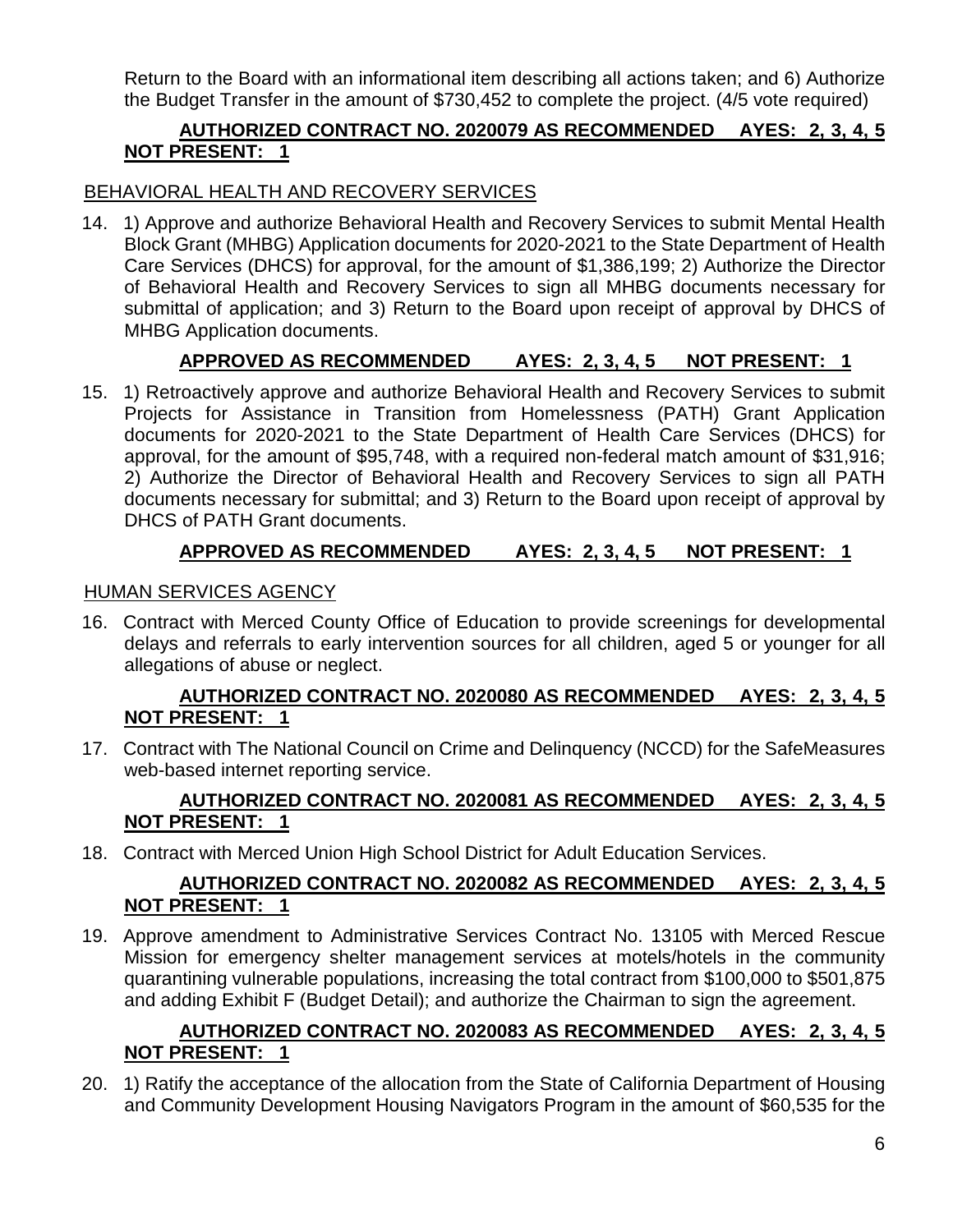purpose of housing stability to help young adults ages 18 to 21 years to secure and maintain housing, with priority given to young adults formerly in Foster Care or Probation systems; 2) Adopt a Resolution authorizing the Human Services Agency to accept the Housing Navigator Program Award in the amount of \$60,535, and authorizing the County Executive Officer, or designee, to enter into, execute, and deliver any and all documents required or deemed necessary or appropriate to be awarded the Housing Navigator Program allocation award, and all amendments thereto; and 3) Authorize the Human Services Agency to accept any future reallocation of funding for this program.

#### **AUTHORIZED CONTRACT NO. 2020084 AND ADOPTED RESOLUTION NO. 2020- 37 AS RECOMMENDED AYES: 2, 3, 4, 5 NOT PRESENT: 1**

21. Ratify the acceptance of the award of \$663,533.24 from the California Homeless Coordinating and Financing Council for operating expenses of the Merced Navigation Center.

#### **AUTHORIZED CONTRACT NO. 2020085 AS RECOMMENDED AYES: 2, 3, 4, 5 NOT PRESENT: 1**

22. 1) Authorize Human Services Agency to accept the State of California Department of Social Services Housing and Disability Advocacy Program grant allocation in the amount of \$712,119; 2) Authorize the Director of Human Services Agency to execute all documents relating to the grant acceptance; 3) Authorize Human Services Agency to accept any future reallocation of funding for this program; and 4) Approve the associated budget transfer. (4/5 vote required)

### **AUTHORIZED CONTRACT NO. 2020086 AS RECOMMENDED AYES: 2, 3, 4, 5 NOT PRESENT: 1**

23. 1) Ratify the submission of an application to the California Department for Social Services to initiate and receive Project Room Key Funding to expand immediate shelter and isolation capacity and provide COVID-19 preventions to the homeless population; 2) Authorize Human Services Agency to accept the State of California Department of Social Services Project Room Key grant allocation in the amount of \$200,000; and 3) Approve the associated budget transfer. (4/5 vote required)

#### **AUTHORIZED CONTRACT 2020087 AS RECOMMENDED AYES: 2, 3, 4, 5 NOT PRESENT: 1**

## **SHERIFF**

24. Contract with Winton School District for School Resource Officer.

## **AUTHORIZED CONTRACT NO. 2020088 AS RECOMMENDED AYES: 2, 3, 4, 5 NOT PRESENT: 1**

#### HUMAN RESOURCES

25. Contract with Liebert Cassidy Whitmore for Labor Relations/Legal Services.

#### **AUTHORIZED CONTRACT NO. 2020089 AS RECOMMENDED AYES: 2, 3, 4, 5 NOT PRESENT: 1**

#### EXECUTIVE OFFICE

26. 1) Approve submittal of an application to the U.S. Department of Justice, Bureau of Justice Assistance, for Coronavirus Emergency Supplemental Funding Assistance in the amount of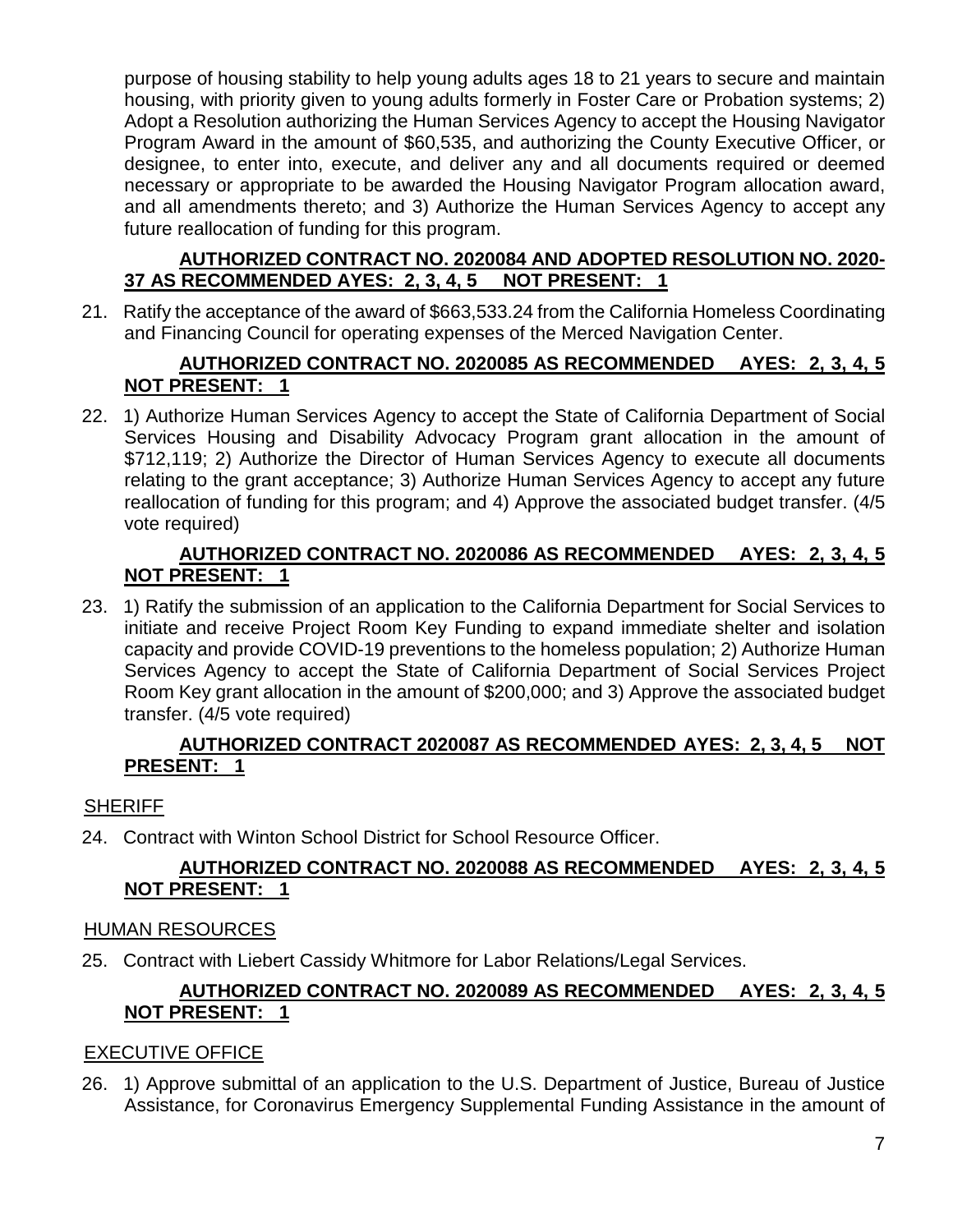\$112,827; 2) Authorize the County Executive Officer to sign all documents related to the grant application; and 3) Direct the County Executive Officer to return to the Board of Supervisors with the application results and to accept award.

## **APPROVED AS RECOMMENDED AYES: 2, 3, 4, 5 NOT PRESENT: 1**

27. 1) Establish and add one (1) Registrar of Voters position, range 87.6, class 7890, to Budget Unit 14000 and approve the job classification specification; and 2) Approve the amendments to the Position and Salary Allocation Resolutions 06-120A and 06-120.

### **ADOPTED RESOLUTION NOS. 2020-38 (POSITION) AND 2020-39 (SALARY) AS RECOMMENDED AYES: 2, 3, 4, 5 NOT PRESENT: 1**

#### BOARD APPOINTMENTS

28. Appoint Chris Vitelli, Ed.D, Superintendent/President of Merced College, to the Merced County Workforce Development Board as an Education and Training representative, until June 30, 2023.

#### **APPROVED AS RECOMMENDED AYES: 2, 3, 4, 5 NOT PRESENT: 1**

29. Consider Scott Phillips for appointment to the Winton Cemetery District, filling an unexpired term until February 18, 2023.

#### **APPROVED AS RECOMMENDED AYES: 2, 3, 4, 5 NOT PRESENT: 1**

## BOARD INFORMATION & POSSIBLE ACTION

## **ACCEPTED AND PLACED ON FILE AYES: 2, 3, 4, 5 NOT PRESENT: 1**

- 30. Public Works re: Contract No. 2020022 was awarded to Harris Builders, Inc. from Hilmar, California in the amount of \$563,200 for new HVAC and a PG&E upgrade at the Merced Veterans Hall in Merced, CA.
- 31. Merced County Mosquito Abatement District re: General Manager's Report March 10 through April 21, 2020.
- 32. Livingston Union School District re: Resolution No. 15-2019/2020: Increasing School Facilities Fees as Authorized by Government Code Section 65995(b)3.
- 33. National Express Transit ("NEXT") re: Notice of Layoff to Affected Employees Pursuant to the Worker Adjustment and Retraining Notification (WARN) Act. National Express will experience a reduction in its workforce, and a number of employees of NEXT will experience layoffs, as a result of the closing offices located at 1950 Wardrobe Ave. Merced.
- 34. Western Dental and Orthodontics re: Temporary Furlough of Western Dental Services, Inc.'s Employees at Dental Practices located at: 12 W. 20th St., 1124 W. Olive Ave., Merced and 1153 W. Pacheco Blvd., Los Banos.
- 35. Golden Valley Health Centers re: WARN Notices for the following locations: 1910 Customer Care Way, Atwater, 1405 California Street, Dos Palos, 13161 Jefferson Street, Le Grand, 821 Texas Avenue, Los Banos, 725 West I Street, Los Banos, 2926 G Street, Merced, 737 W. Childs Avenue, Merced, 747 W. Childs Avenue, Merced, 3940 Sandpiper Avenue, Merced, 857 W. Childs Avenue, Merced, 847 Childs Avenue, Merced, 797 W. Childs Avenue, Merced, 401 Lesher Drive, Merced, and 9235 West Broadway, Planada.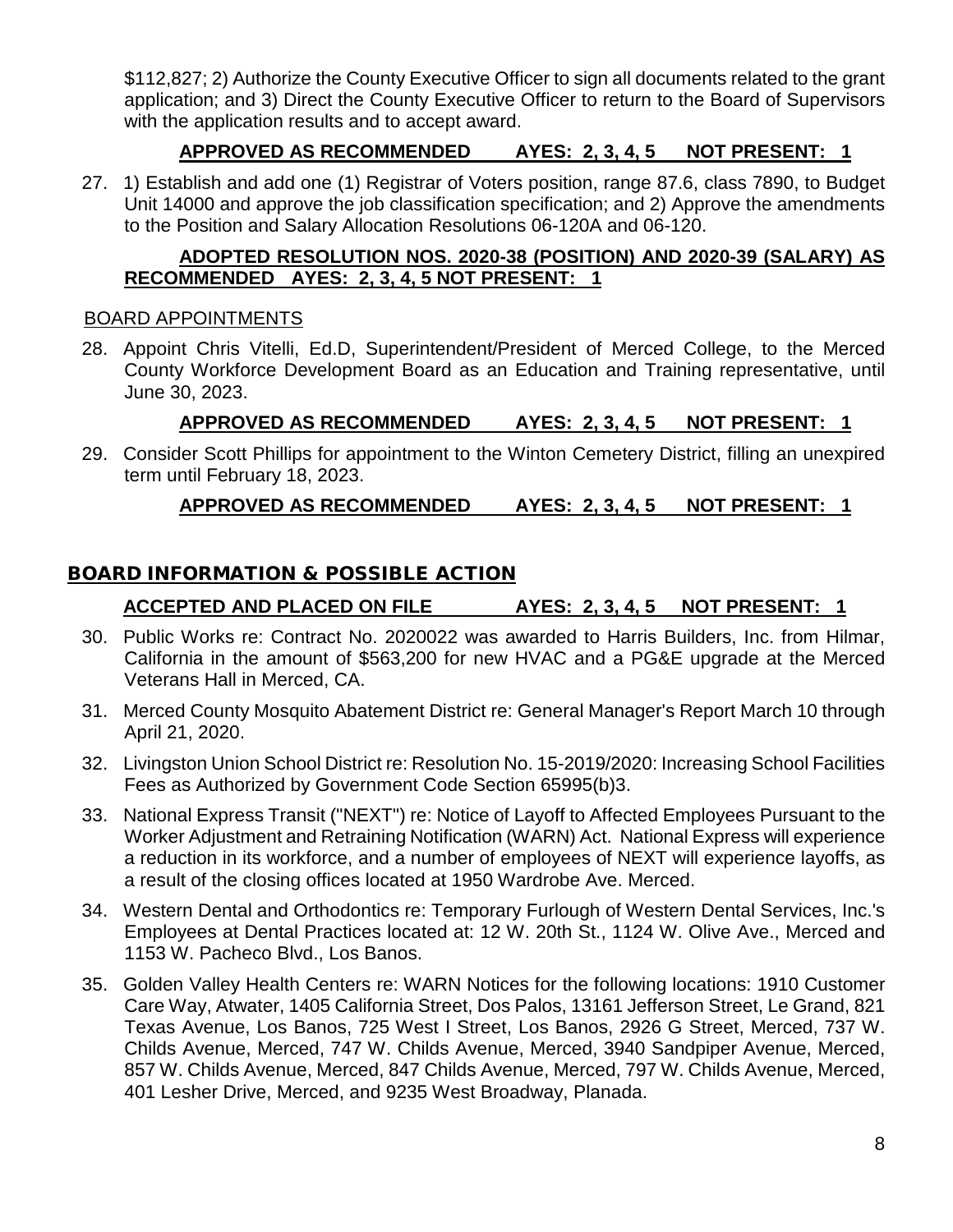**THE BOARD ADJOURNED THE MEETING AT 12:11 P.M. UNTIL TUESDAY, MAY 19, 2020, AT 10:00 A.M.**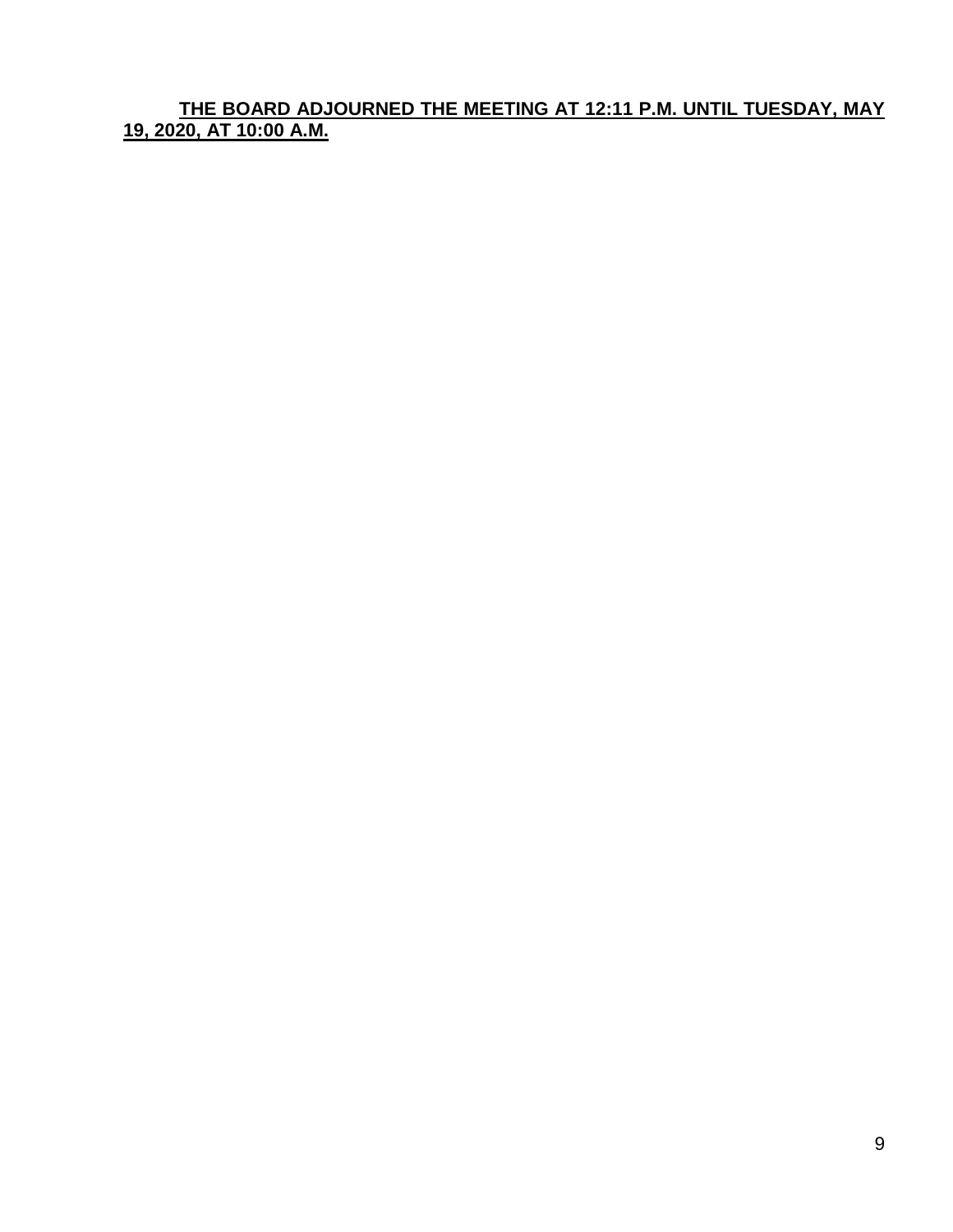#### **10:00 A.M. SCHEDULED ITEM 2020-05-12 PUBLIC OPPORTUNITY**

*Public Comments received via email for Public Opportunity are on file with the Clerk. One Voicemail was played.* Present: Lor, McDaniel, Pareira, Silveira Absent: Espinoza

# **10:00 A.M. SCHEDULED ITEM**

**2020-05-12 COVID-19 UPDATE**

Rebecca Nanyonjo-Kemp, Director of Public Health opens and reviews the first two slides of the power point presentation covering: Novel Coronavirus (COVID-19) Update, and Presentation Overview before turning the presentation over to Dr. Salvador Sandoval, Health Officer, and Dr. Kristynn Sullivan, Supervising Epidemiologist who review the following slides: Current Merced County Case Count, New Cases Per Capita, Cases by City (Los Banos and Merced City Comparison), Confirmed Cases: SF vs. NY, Hospitalizations and ICU Beds, and Influenza Deaths vs. COVID-19 Deaths, and; COVID-19 as a Leading Cause of Death-California, COVID-19 as a Leading Cause of Death-The Valley, and Testing.

Supervisor McDaniel questions the cases in Los Banos and that they were found in one place at one time and comments that there is a familiar trend if you take out the worst/best day. He states that they do represent 25% of the number. Dr. Sullivan responds that was expected from Los Banos because they are closer to Santa Clara County which was having an outbreak during that period of time.

Supervisor Lor questions the "Leading Cause of Death-The Valley" slide regarding the note that says does not include Stanislaus (11 deaths in April) and San Joaquin (19 deaths in April). Dr. Sullivan responds that the graph is from an article in the Fresno Bee, and that they could redo the graph to include Stanislaus and San Joaquin County, which are more relevant to Merced County.

Supervisor Lor states if we do add the 11 and the 19 to the 51 that would move COVID up a little higher then. Dr. Sullivan responds that is correct.

Supervisor Pareira questions if that is accurate because if you add in Stanislaus and San Joaquin Counties you would have to add in all of their other causes of death as well. Dr. Sullivan responds that's correct, if we did that the number would probably surpass Alzheimers disease. We would have to do the full comparison.

Dr. Sandoval and Dr. Sullivan continue the power point presentation covering: Stage 2 of California's Roadmap and review the following slides: Attestation Readiness Criteria: Epidemiologic stability of COVID-19, Attestation Readiness Criteria: Protection of Stage 1 essential workers, Attestation Readiness Criteria: Testing Capacity, and Attestation Readiness Criteria: Containment Capacity, and; Attestation Readiness Criteria: Hospital Capacity, Attestation Readiness Criteria: Vulnerable Populations, and Attestation Readiness Criteria: Sectors and Timelines – Plan; Attestation Readiness Criteria: Triggers for Adjustment (Dimmer Switch) and Attestation Next Steps.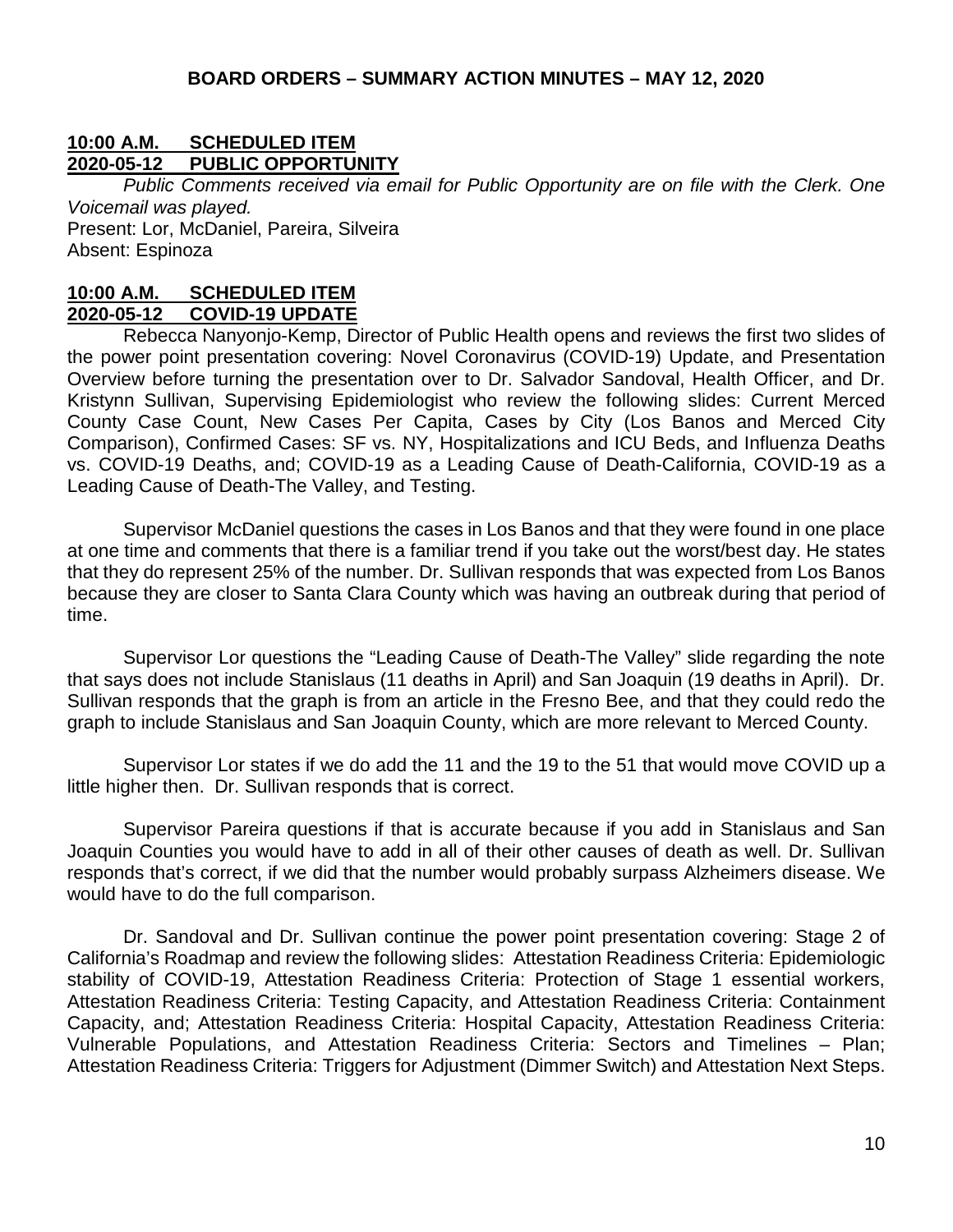Mark Hendrickson, Director of Community and Economic Development reviews slide covering: Securing Additional Resources.

David Mirrione, Assistant County Executive Officer/Director of Workforce Investment reviews slides covering: Supporting the Business Community and For Up to Date Information.

The Board has lengthy discussion on the update. Present: Lor, McDaniel, Pareira, Silveira Absent: Espinoza

#### **10:00 A.M. SCHEDULED ITEM**

## **2020-05-12 COMMUNITY AND ECONOMIC DEVELOPMENT – PUBLIC HEARING**

The time and date previously scheduled to request to amend Title 18 (Zoning) of the Merced County Code "An Ordinance Amending portion of Title 18 (Zoning Code) of the Merced County Code relating to Ordinance No. 1976, A Comprehensive Update of the County of Merced Zoning Code (Amends Ordinance No. 1976 and Amends Title 18 of the Merced County Code)".

Mark Hendrickson, Director of Community and Economic Development gives an overview of the update and introduces Steve Maxey, Deputy Director of Planning.

Mr. Maxey reviews power point covering: Zone Code Text Amendment No. ZCTA20-001 Amendments to title 18 (Zoning Code) Merced County, Updated Zoning Code (November 2019), State Law Amendments, Corrections and Recommendation.

Supervisor Pareira questions requirements for adding to the sewer.

Mr. Maxey responds that they cannot add additional capacity to sewer size.

The Vice-Chair opens the Public Hearing and announces that public comments can be submitted via email.

The Board takes a 10 minute break to receive public comments.

The Board resumes the meeting.

The Vice-Chair closes the Public Hearing.

The Clerk announces that there were no public comments received.

Upon motion of Supervisor Silveira, seconded by Supervisor Pareira, the Board introduces the proposed ordinance and waives further reading. Upon motion of Supervisor Silveira, seconded by Supervisor Pareira, the Board considers the Planning Commission's recommendation in favor of adopting the proposed ordinance; determines the proposed amendments to the Zoning Code are exempt from further environmental review under Section 15162 – "Subsequent EIRS and Negative Declarations" of the CEQA Guidelines; determines that the amendments to Chapter 18.62 (Accessory Dwelling Units) to bring the Title 18 (Zoning) of the Merced County Code into compliance with recent State statutes regarding second units in single-family and multi-family residential zones can be found statutorily exempt from environmental review pursuant to Public Resources Code